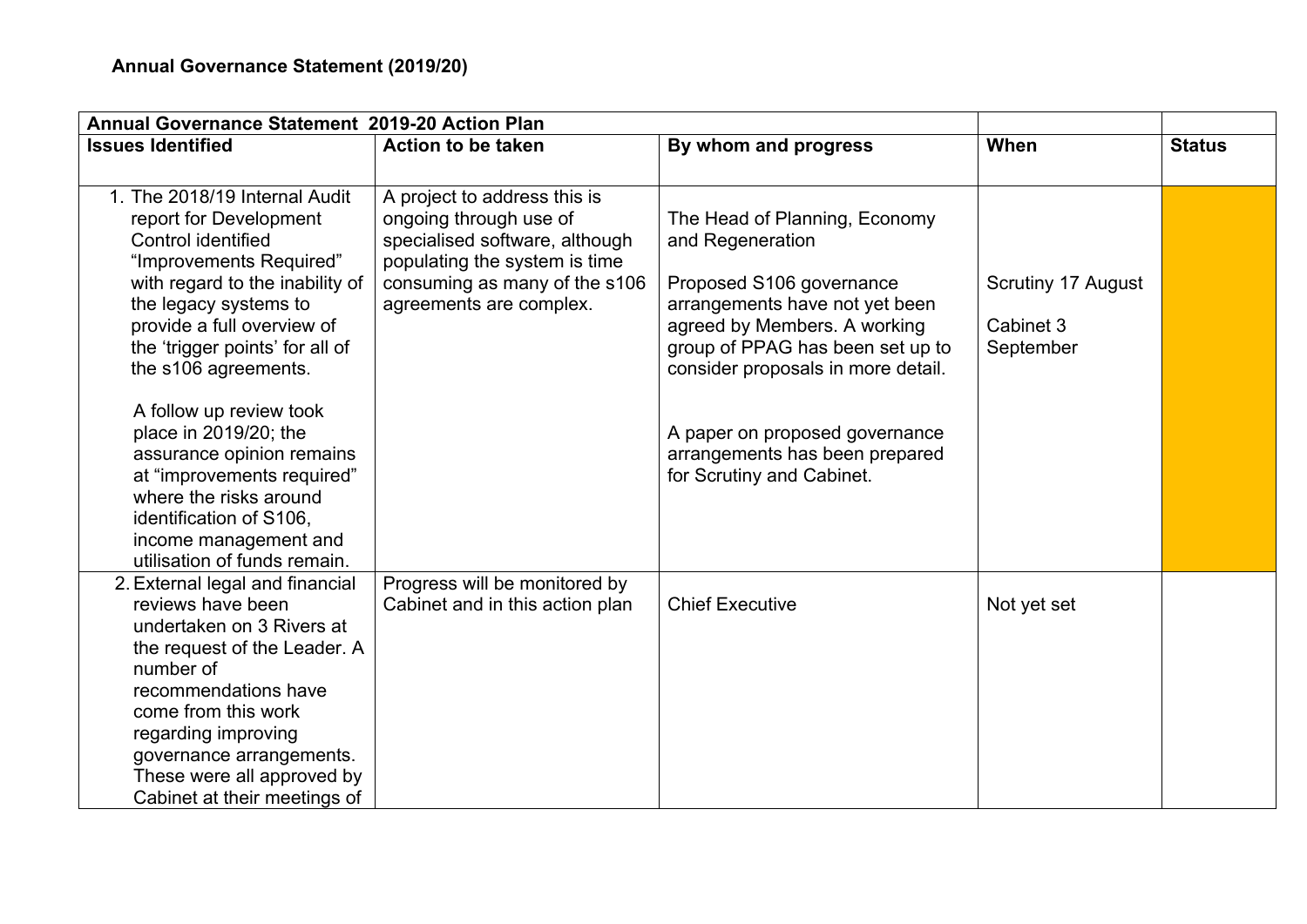| 11 June and, after<br>consultation with Scrutiny<br>and Audit committees, 9<br>July. An action plan is in<br>place to address the<br>recommendations                                                                                                                                                                                           |                                                                                                                                                                                                        |                                                              |                  |  |
|------------------------------------------------------------------------------------------------------------------------------------------------------------------------------------------------------------------------------------------------------------------------------------------------------------------------------------------------|--------------------------------------------------------------------------------------------------------------------------------------------------------------------------------------------------------|--------------------------------------------------------------|------------------|--|
| 3. Continue to strengthen the<br>link between finance and<br>performance during<br>2019/20, particularly in the<br>light of budget cuts and cost<br>savings requirements.                                                                                                                                                                      | Financial information is now<br>regularly included in<br>performance and risk reports<br>Further integration with financial<br>monitoring reports                                                      | <b>Deputy Chief Executive</b>                                | 31 December 2020 |  |
| 4. The 2018/19 internal audit<br>report on risk management<br>opinion was "The quality of<br>information about risks and<br>the mitigating action of<br>those risks required<br>significant improvement to<br>enable the risk register and<br>risk management<br>framework to be an<br>effective tool to protect the<br>Council's activities". | There has been good progress<br>although further improvements<br>needed. Audit Committees<br>need to further challenge the<br>adequacy of mitigating actions<br>recorded and monitoring of<br>progress | Director of Business Transformation<br>and Corporate Affairs | 31 December 2020 |  |
| 5. An Internal Audit Report on<br>3 Rivers states "We<br>consider that the current<br>developing position of the<br>Company and the level of<br>risk and investment into this                                                                                                                                                                  | We have reviewed the risks on<br>the Corporate Risk Register to<br>reflect the findings of the<br>Internal and External audit<br>reports. This will be regularly<br>monitored and updated where        | <b>Deputy Chief Executive</b>                                | Linked to No.2   |  |